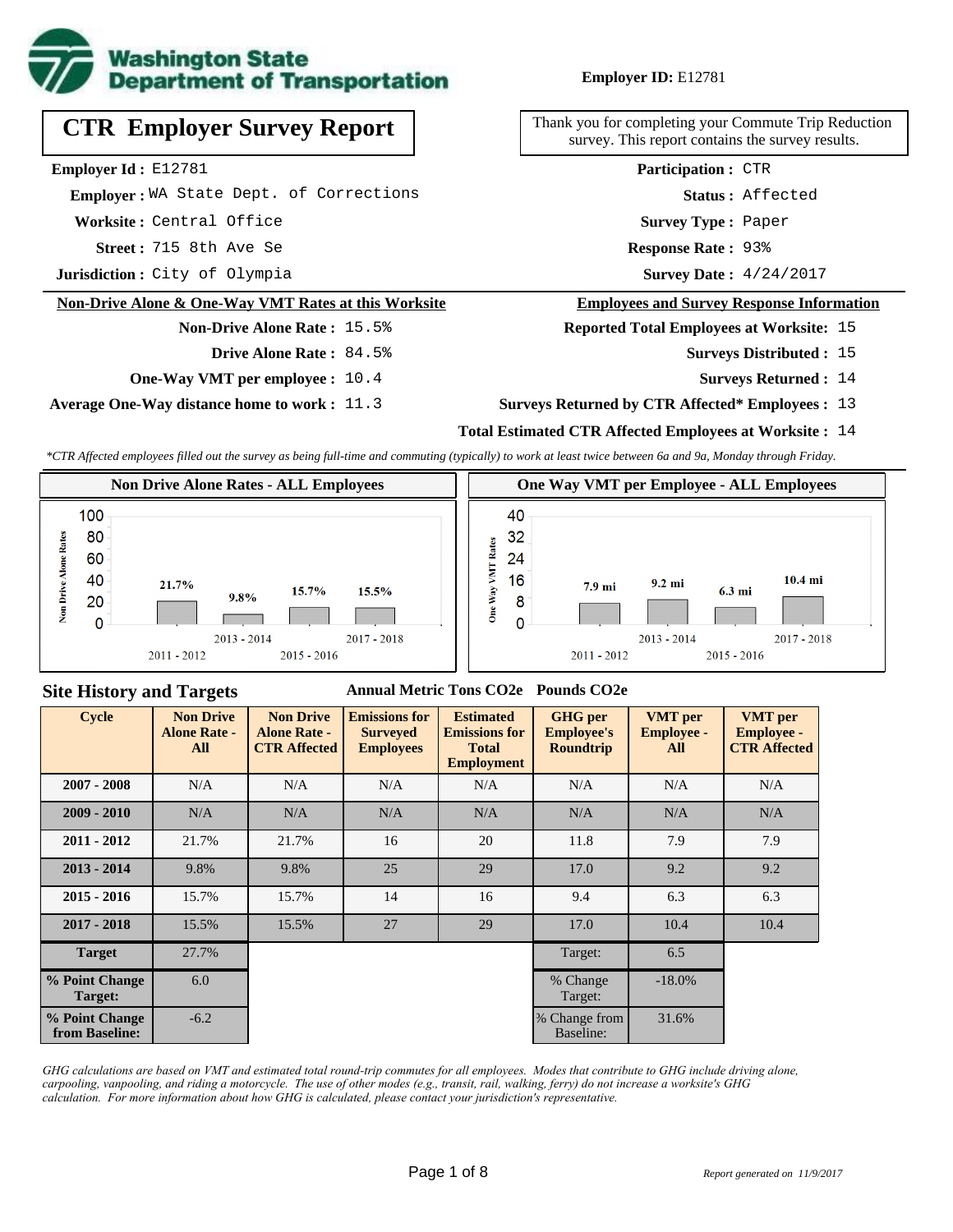# **Washington State<br>Department of Transportation**

#### **Commute Trips By Mode - All Employees**

**Q.4: Last week, what type of transportation did you use each day to commute TO your usual work location? (Mode used for the longest distance.)**



*\* Motorcycle-1 is now included in Drive Alone and Motorcycle-2 is included in Carpool. Information about these trips is still available by request.*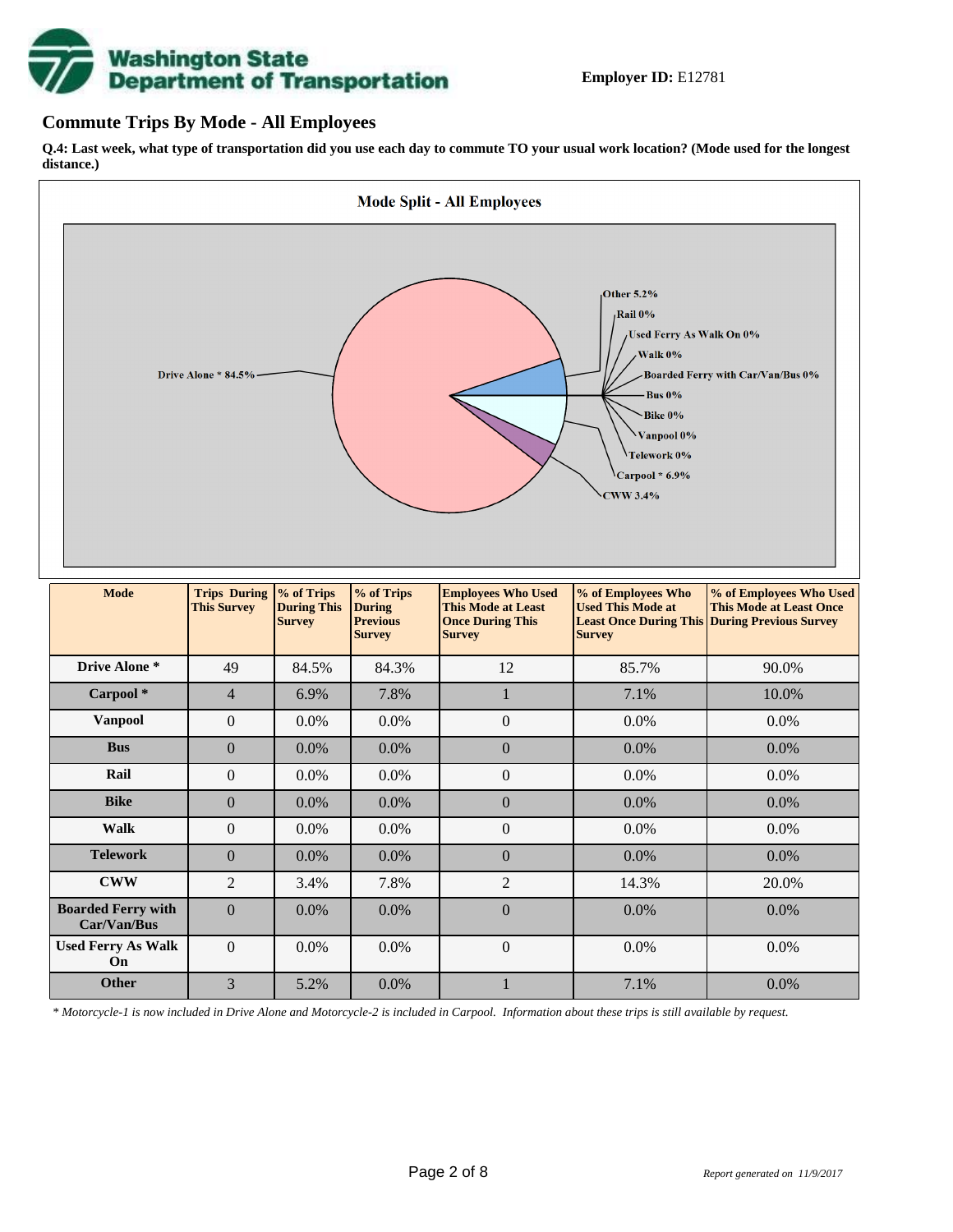

#### **Commute Trips By Mode - Affected Employees**

**Q.4: Last week, what type of transportation did you use each day to commute TO your usual work location? (Mode used for the longest distance.)**



*\* Motorcycle-1 is now included in Drive Alone and Motorcycle-2 is included in Carpool. Information about these trips is still available by request.*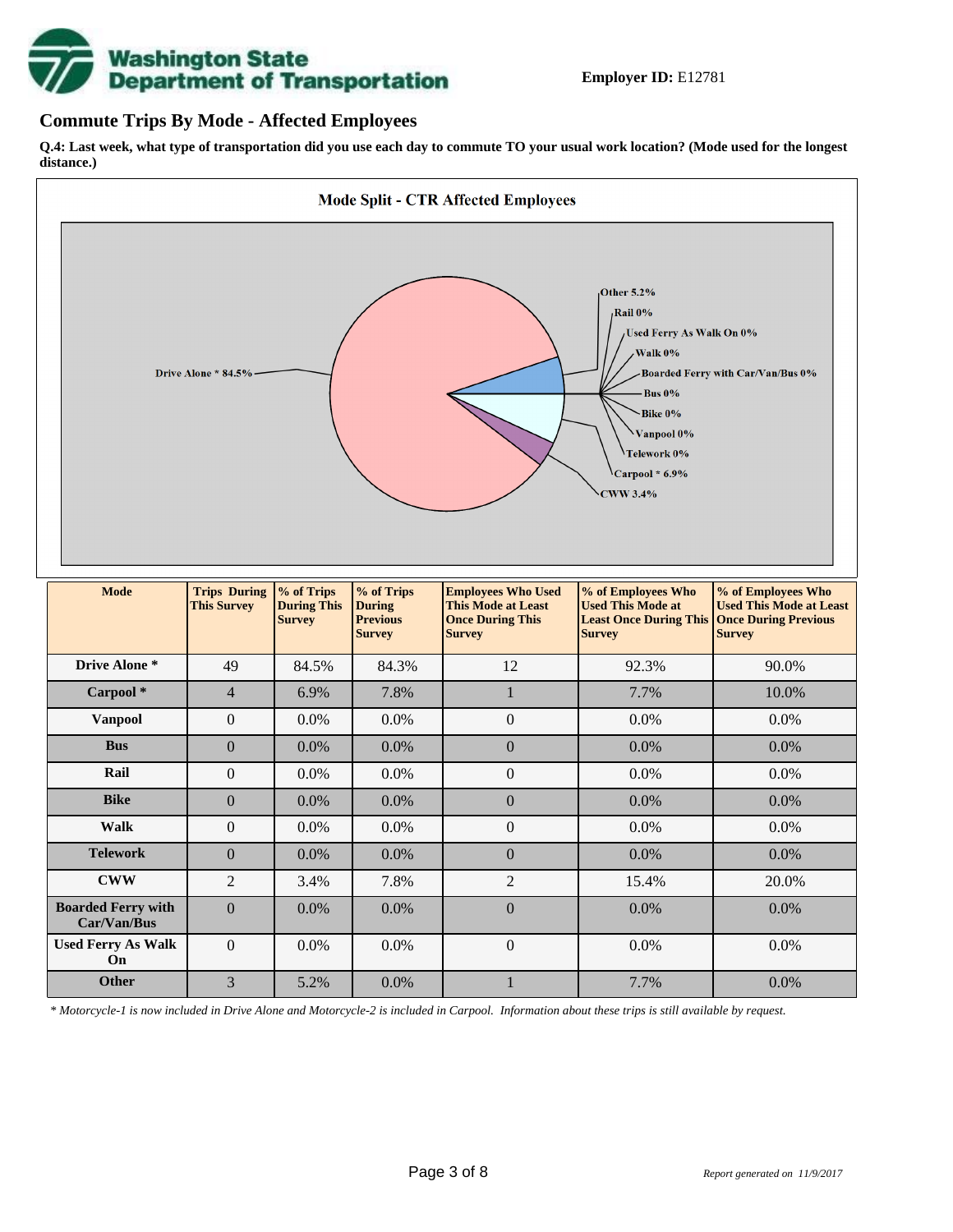

# **Alternative Modes - Number of Employees Who Used a Non-Drive Alone Mode:**

| <b>Non-Drive Alone</b><br><b>Number Of Days</b> | Exactly this $# of$<br><b>Employees</b> | <b>Exactly this % of</b><br><b>Employees</b> | At least # of<br><b>Employees</b> | At least % of<br>employees |  |  |
|-------------------------------------------------|-----------------------------------------|----------------------------------------------|-----------------------------------|----------------------------|--|--|
| 0 Day                                           | 11                                      | 79%                                          | 14                                | 100%                       |  |  |
| 1 Days                                          |                                         | 7%                                           | 3                                 | 21%                        |  |  |
| 2 Days                                          | $\overline{0}$                          | 0%                                           | $\mathcal{D}_{\mathcal{L}}$       | 14%                        |  |  |
| 3 Days                                          |                                         | 7%                                           | $\mathfrak{D}$                    | 14%                        |  |  |
| 4 Days                                          | $\overline{0}$                          | 0%                                           |                                   | 7%                         |  |  |
| 5 Days                                          |                                         | 7%                                           |                                   | 7%                         |  |  |
| <b>6 or More Days</b>                           | 0                                       | 0%                                           | $\theta$                          | 0%                         |  |  |

#### **Count by Occupancy of Carpools and Vanpools**

**Q.5 If you used a carpool or vanpool as part of your commute, how many people (age 16 or older) are usually in the vehicle?**

| <b>Ridesharing Occupancy</b> | <b>Mode</b> | <b>Response Count</b> |
|------------------------------|-------------|-----------------------|
| $2*$                         | Carpool     | $\theta$              |
| 3                            | Carpool     | $\overline{0}$        |
| 4                            | Carpool     | $\boldsymbol{0}$      |
| 5                            | Carpool     | $\overline{4}$        |
| >5                           | Carpool     | $\boldsymbol{0}$      |
| $<$ 5                        | Vanpool     | $\overline{0}$        |
| 5                            | Vanpool     | $\overline{0}$        |
| 6                            | Vanpool     | $\boldsymbol{0}$      |
| 7                            | Vanpool     | $\boldsymbol{0}$      |
| 8                            | Vanpool     | $\overline{0}$        |
| 9                            | Vanpool     | $\overline{0}$        |
| 10                           | Vanpool     | $\overline{0}$        |
| 11                           | Vanpool     | $\boldsymbol{0}$      |
| 12                           | Vanpool     | $\boldsymbol{0}$      |
| 13                           | Vanpool     | $\boldsymbol{0}$      |
| 14                           | Vanpool     | $\overline{0}$        |
| >14                          | Vanpool     | $\boldsymbol{0}$      |

\* Motorcycle-2 counted with Carpool-2 for this table.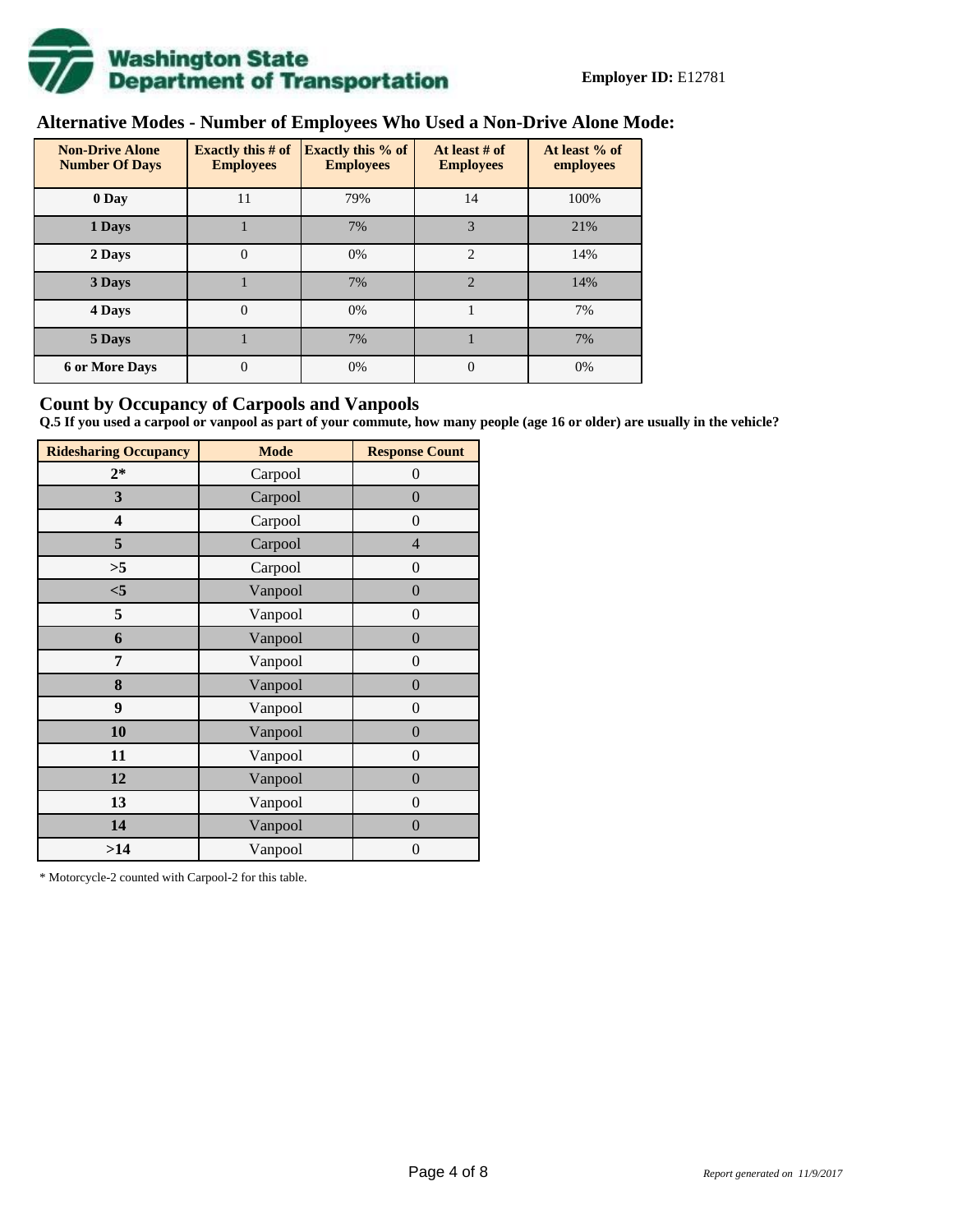

# **Reported Work Schedule - All Employees**

**Q.8 Which of the following best describes your work schedule?**

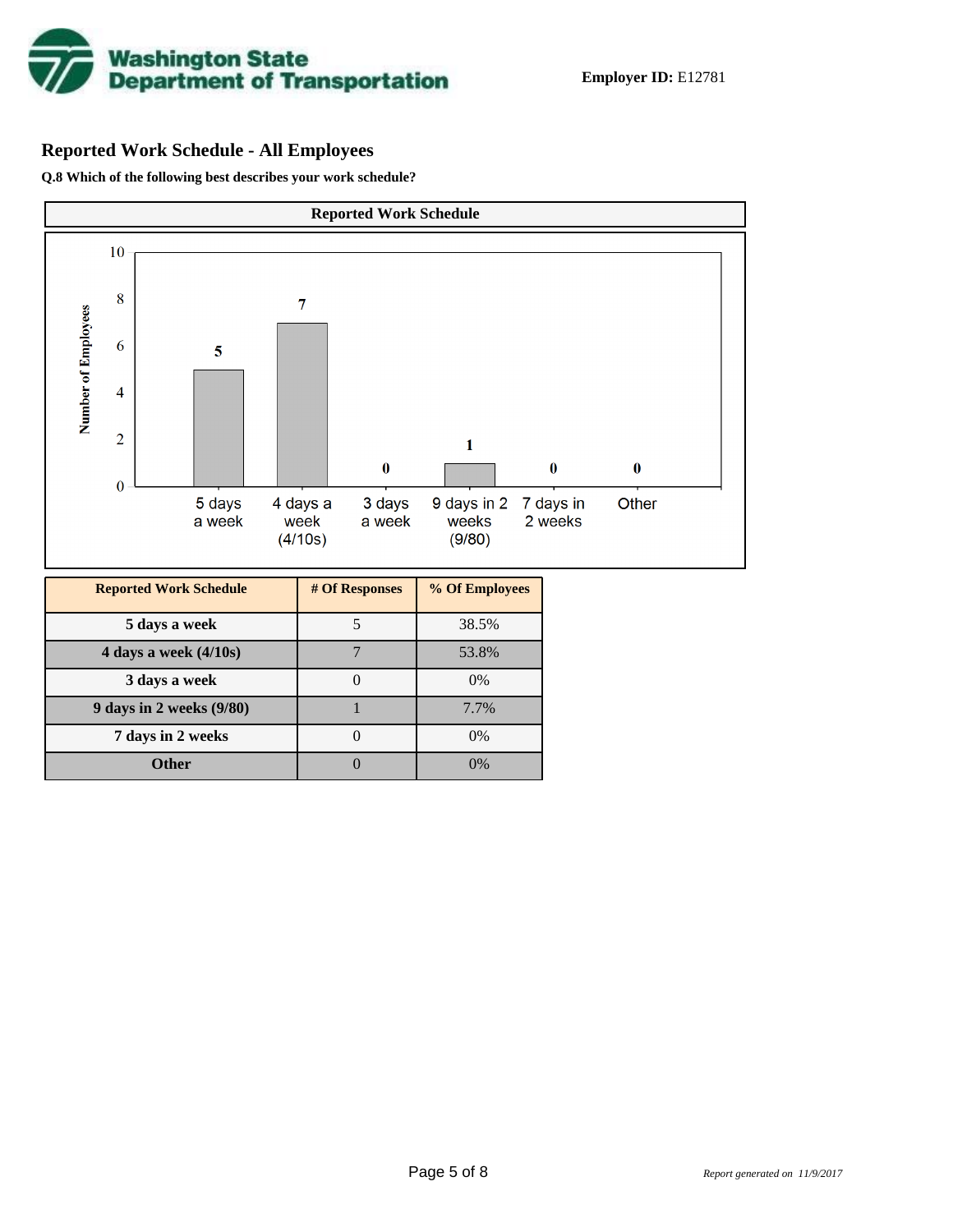

### **Parking and Telework**

**Q.9: On the most recent day that you drove alone to work, did you pay to park? (Mark "yes" if you paid that day, if you prepaid, if you are billed later, or if the cost of parking is deducted from your paycheck.)**



**Q.10: How many days do you typically telework?**

| <b>Telework Frequency</b>           | # of Responses | % of Responses |
|-------------------------------------|----------------|----------------|
| No Answer/Blank                     |                | 7.1%           |
| I don't telework                    | 13             | 92.9%          |
| Occasionally, on an as-needed basis |                | $0.0\%$        |
| 1-2 days/month                      |                | $0.0\%$        |
| 1 day/week                          |                | $0.0\%$        |
| 2 days/week                         |                | $0.0\%$        |
| 3 days/week                         |                | $0.0\%$        |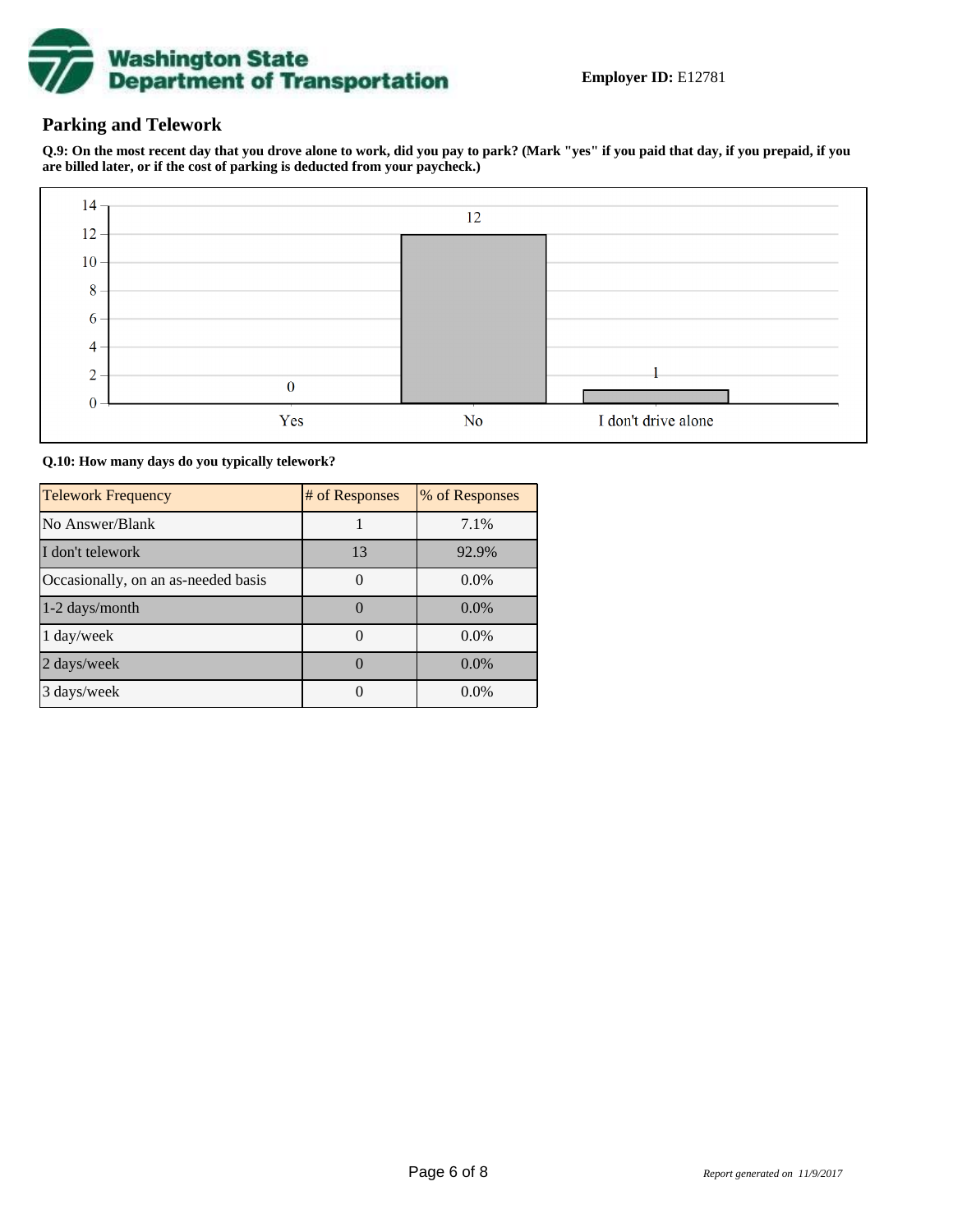

## **Reasons for driving alone to work/not driving alone to work**

**Q11. When you do not drive alone to work, what are the three most important reasons?**

| <b>Question Text</b>                                           | # of Responses | % of Responses |
|----------------------------------------------------------------|----------------|----------------|
| Other                                                          | 6              | 50.0%          |
| Personal health or well-being                                  | $\overline{2}$ | 16.7%          |
| To save money                                                  | $\mathfrak{D}$ | 16.7%          |
| Driving myself is not an option                                | $\overline{2}$ | 16.7%          |
| Financial incentives for carpooling, bicycling or walking.     | $\Omega$       | $0.0\%$        |
| Free or subsidized bus, train, vanpool pass or fare benefit    | $\Omega$       | 0.0%           |
| Cost of parking or lack of parking                             | $\Omega$       | 0.0%           |
| To save time using the HOV lane                                | $\Omega$       | $0.0\%$        |
| I have the option of teleworking                               | $\Omega$       | 0.0%           |
| Emergency ride home is provided                                | $\Omega$       | 0.0%           |
| I receive a financial incentive for giving up my parking space | $\theta$       | $0.0\%$        |
| Preferred/reserved carpool/vanpool parking is provided         | $\Omega$       | 0.0%           |
| Environmental and community benefits                           | $\theta$       | $0.0\%$        |

#### **Q12. When you drive alone to work, what are the three most important reasons?**

| <b>Question Text</b>                                      | # of Responses | % of Responses |
|-----------------------------------------------------------|----------------|----------------|
| I like the convenience of having my car                   | 9              | 27.3%          |
| My commute distance is too short                          | 6              | 18.2%          |
| Riding the bus or train is inconvenient or takes too long | 5              | 15.2%          |
| Family care or similar obligations                        | 3              | 9.1%           |
| Bicycling or walking isn't safe                           | 3              | 9.1%           |
| <b>Other</b>                                              | 3              | 9.1%           |
| My job requires me to use my car for work                 | $\mathfrak{D}$ | 6.1%           |
| I need more information on alternative modes              |                | 3.0%           |
| There isn't any secure or covered bicycle parking         |                | 3.0%           |